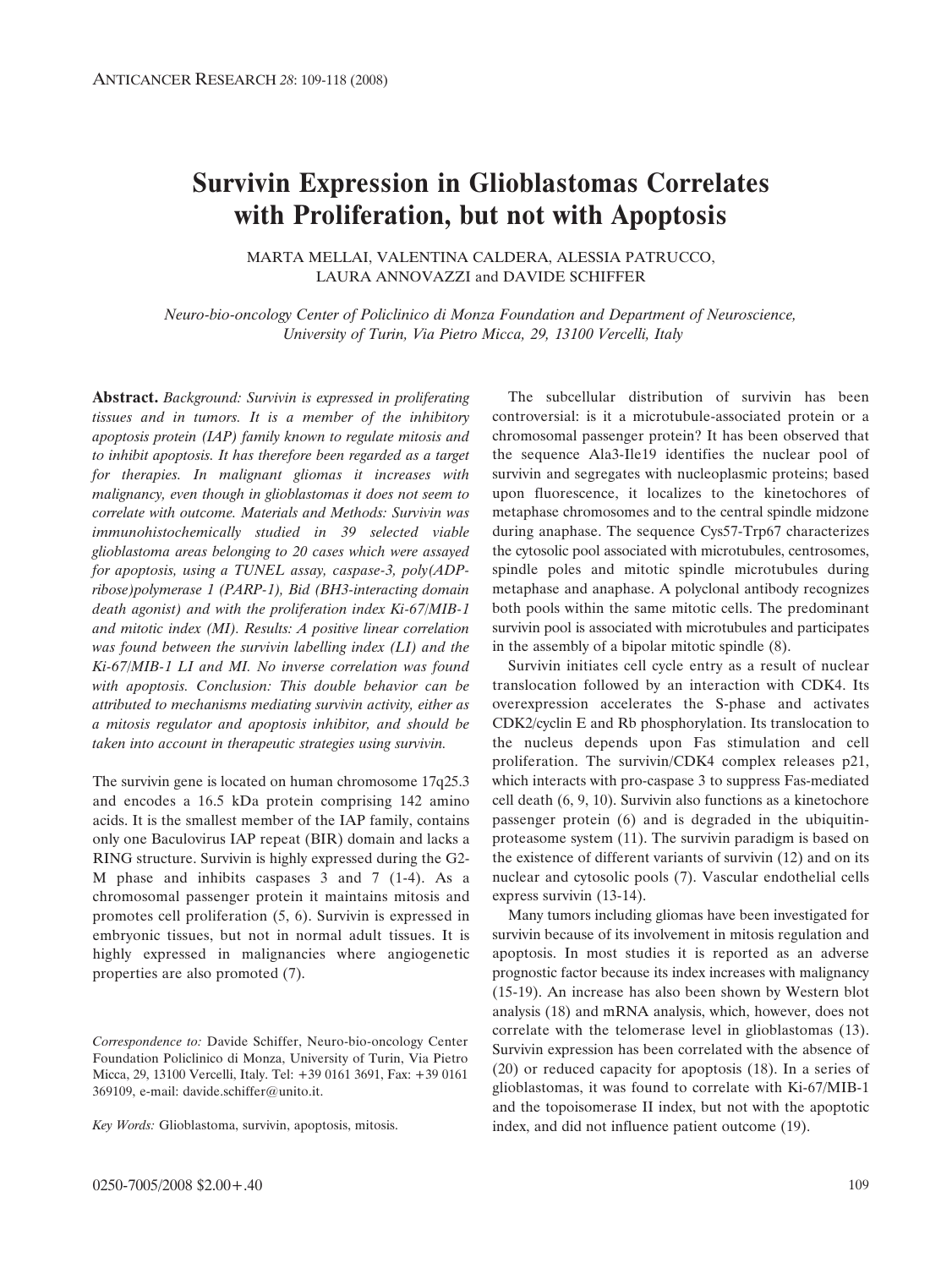Any correlation study of survivin with proliferation and mitosis in glioblastomas must take into consideration two characteristics: the regional heterogeneity of proliferation markers and apoptosis, and the existence of diverse pathways to the latter. Most studies dedicated to the abovementioned correlations had different goals and did not focus on such characteristics. Because of the regional heterogeneity, Ki-67/MIB-1 LI, calculated in histological sections either random or in selected tumor areas, may or not be prognostic. The contributions of researchers are divided on this point (21).

Since survivin has been proposed in tumors as a selective target for therapies as a member of IAP family (22, 23), we wanted to investigate, in a series of glioblastomas, whether any correlation exists between survivin LI and Ki-67/MIB-1 LI, the apoptotic index (AI) and the mitotic index (MI), trying to overcome the bias of regional heterogeneities by comparing corresponding areas in serial sections of all the cases studied.

#### **Materials and Methods**

This study was carried out in 39 areas belonging to 20 surgical samples from glioblastomas operated on in the Department of Neuroscience, University of Turin. The samples were fixed in buffered formalin, embedded in paraffin and cut in 5-µm-thick sections. Only non-necrotic areas of solid tumor were evaluated.

All the tumor sections were divided into viable areas, carefully excluding visible necrosis, of 0.075 mm2, roughly corresponding to at least 7 high power fields (HPF) at x1000 with oil immersion, containing >1000 cells.

*Immunohistochemistry (IHC).* The following primary antibodies at the indicated dilutions were used for IHC: rabbit polyclonal antisurvivin (NB-500-201 K3, 1:500; Novus Biological Inc., Littleton, CO, USA), mouse monoclonal anti-Ki-67/MIB-1 (M7240, 1:100; Dako, Carpinteria, CA, USA), rabbit polyclonal anti-PARP-1 (9542, 1:200; Cell Signaling Technology, Beverly, MA, USA), rabbit polyclonal anti-cleaved PARP-1 (9541, 1:100; Cell Signaling Technology), rabbit polyclonal anti-caspase-3 (AB3623, 1:20; Chemicon International Inc., Temecula, CA, USA) and a rabbit polyclonal anti-BID (AB1730, 1:25; Chemicon International Inc.).

On consecutive sections, besides the H&E method, the immunohistochemical reactions were carried out using a standard labeled avidin-biotin protocol (Dako). Microwave antigen retrieval was performed with 0.01 M citrate buffer (pH 6.0 or 7.4) (3x5 min at 600 W). Negative controls were performed by omission of the primary antibody and positive controls were performed using colon adenocarcinoma, known to have a high survivin immunoreactivity, processed in the same way as glioblastoma sections.

For each antigen, a LI was calculated in each area as the percentage of positively stained cells, after counting at least 1000 cells. Mitoses were counted in the same way and a MI was calculated. In the counts, vessel cells were not considered.

*Double-labelling immunofluorescence.* For Ki-67/survivin doubleimmunofluorescence staining, the following protocol was used. Sections from all the cases were incubated overnight at  $4^{\circ}$ C with a survivin rabbit anti-human antibody, diluted 1:500 in 1x Tris-buffered saline (TBS) pH 7.4, and a Ki-67/MIB-1 mouse anti-human antibody, diluted 1:100 in 1xTBS. An incubation was then performed for 1 h at room temperature with a goat anti-rabbit IgG conjugated with FITC (Vector Laboratories, Burlingame, CA, USA), diluted 1:200 in 1xTBS, and a rabbit anti-mouse IgG conjugated with TRITC (Sigma-Aldrich Co., St. Louis, MO, USA), diluted 1:50.

Sections were immediately mounted with Vectashield mounting medium (Vector Laboratories) containing 4,6-diamidino-2 phenylindole, dihydrocloride (DAPI) as a DNA counterstain. Controls were performed with the omission of the primary antibodies. Observation was performed on a Zeiss Axioskop fluorescence Microscope (Karl Zeiss, Oberkochen, Germany) equipped with an AxioCam5MR5c coupled to an Imaging system (AxioVision Release 4.5; Zeiss).

*TUNEL method.* Apoptosis was demonstrated on tissue sections by *in situ* terminal deoxynucleotidyl transferase-mediated dUTP-biotin nick end labelling (TUNEL) assay. The analysis was performed with the In situ Cell Death Detection fluorescent Kit (Roche Diagnostic Corporation Indianapolis, IN, USA) according to the manufacturer's instructions.

In addition, apoptosis was assessed by the caspase-3 and cleaved-PARP-1 methods as assessed before. The counts were performed by all the three methods and the figures obtained were similar.

*Western-blotting analysis and quantitative evaluation.* For protein extraction, paraffin sections were deparaffinized and homogenized in a lysis buffer [50 mM Tris-HCl pH 7.4, 150 mM NaCl, 1% Igepal (Sigma-Aldrich Co.), 2% sodium dodecyl sulfate (SDS), Na deoxycholate 0.5%, 10 mM EDTA and a Protease Inhibitor Cocktail (Sigma-Aldrich Co.)].

One hundred micrograms of protein, quantified by a BCA<sup> $m$ </sup> Protein Assay Kit (Pierce, Rockford, IL, USA), were loaded onto a 12% sodium dodecyl sulphate-polyacrilamide (SDS-PAGE) gel and then transferred to a nitrocellulose membrane (Biorad, Hercules, CA, USA). Membranes were blocked in blocking buffer (5% BSA/0.2% Tween in 1x phosphate-buffered saline (PBS) pH 7) for 1 h at room temperature.

Blots were incubated with 1  $\mu$ g/mL of (NB-500-201 K3) antisurvivin antibody in 5% BSA/0.2% Tween in 1xPBS for two hours at room temperature and incubated with the appropriate APconjugated secondary antibody (Dako) in 5% BSA/0.2% Tween in 1xPBS for 1 hour at room temperature. A specific anti-vimentin antibody (NeoMarkers, Fremont, CA, USA) was used for normalizing sample integrity, loading and transfer. Bands were visualized by a colorimetric method with BCIP/NBT solution (Roche Diagnostics). Image analysis and signal quantification were performed using NIH Image J (RSB, NIMH, Bethesda, MD, USA).

*Statistical analysis.* Statistical analysis was carried out using Interactive Statistical Calculation Pages (http://StatPages.org). The Pearson's correlation coefficient was used to examine correlations between variables. The linear correlation coefficient was studied for each pair of antigens considered.

# **Results**

Survivin variably stained nuclei in all viable areas; cytoplasmic staining was inconstantly and irregularly found in some areas only. The two stainings were evaluated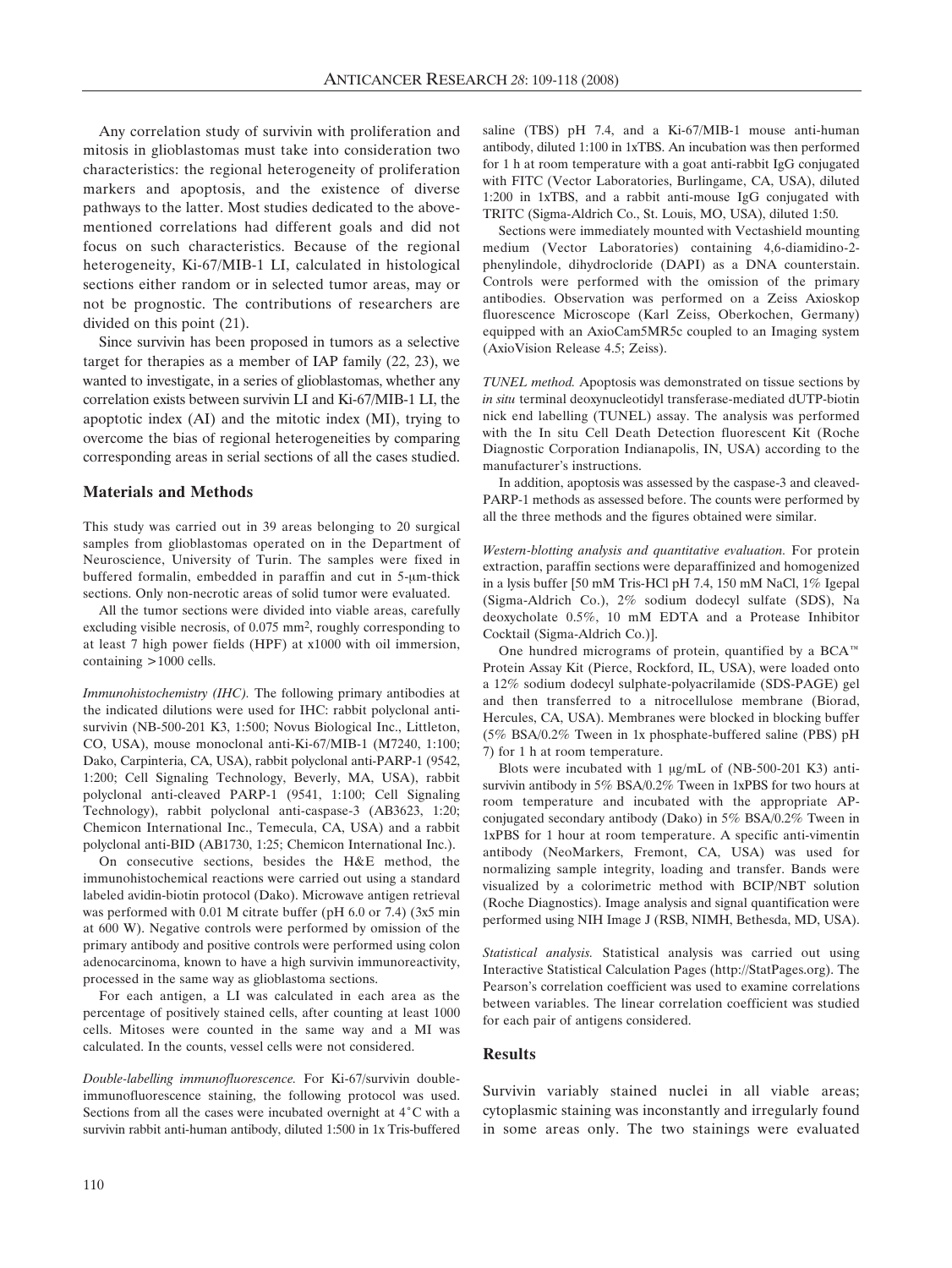

Figure 1. *Immunohistochemistry of survivin, Ki-67/MIB-1, apoptosis, caspase-3 and PARP-1. Case 7 (Table I) A, Survivin-positive nuclei, x40; B, Ki-67/MIB-1-positive nuclei, x40. C, Case 26 (Table I) Survivin-stained mitosis, x40. Case 32 (Table I) D, Apoptotic nucleus, survivin, hematoxylin counterstaining, x1000; E, Cleaved caspase-3 positive nuclei, x40; F, Cleaved PARP-1 positive nuclei, x40 (DAB).*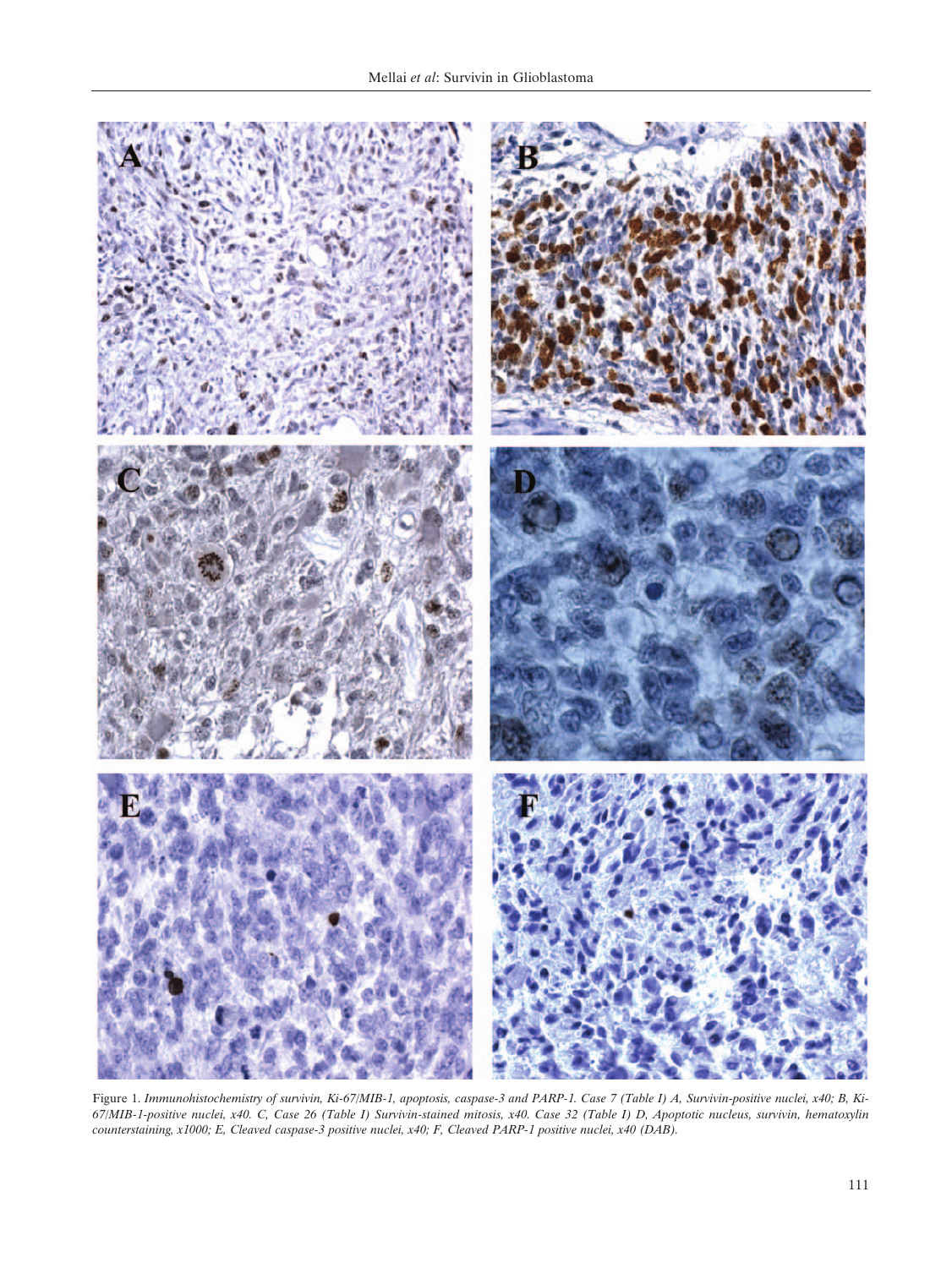

Figure 2. *Survivin distribution and correlation in glioblastoma. A, Ki-67/MIB-1 and survivin distribution. B, Significant correlation between survivin LI and Ki-67/MIB-1 LI (r=0.592, p=0.0001).*

separately and only nuclear staining was considered for comparative evaluation. Survivin-positive nuclei were present in all the tumors (Figure 1A), and were heterogeneously distributed. Some hyperplastic endothelial cells and cells of the microvascular proliferations were also positively stained. The staining intensity and the number of positive cells were much lower than those observed with Ki-67/MIB-1 (Figure 1B).

Table I shows Ki-67/MIB-1 and survivin LIs and the MI and AI found in all the areas. In 69.1% of the areas, the mean Ki-67/MIB-1 LI was greater than the mean survivin LI of 11.2%. The opposite was found in 30.9% of the areas of 6.2%. The two antigens were distributed as shown in Figure 2A. There was a positive linear correlation between the Ki67/MIB-1 LI and the survivin LI (Figure 2B) and between the latter and MI (Figure 3A), with a Pearson's correlation coefficient of *r=*0.592 (*p=*0.0001) and *r=*0.451 (*p=*0.004), respectively. No significant correlation was found between the survivin LI and the AI (Figure 3B) (Pearson's correlation coefficient *r=*0.232, *p=*0.1547).

Mitoses were much more recognizable by survivin staining than by H&E, even though the counts with the two methods gave approximately the same results (Figure 1C).

No positive signal was obtained with Bid antibody. No significant correlation was found between Ki-67/MIB-1 LI or survivin LI and survival.

By Western blotting, survivin was easily demonstrable in all the samples. Its expression, however, was of different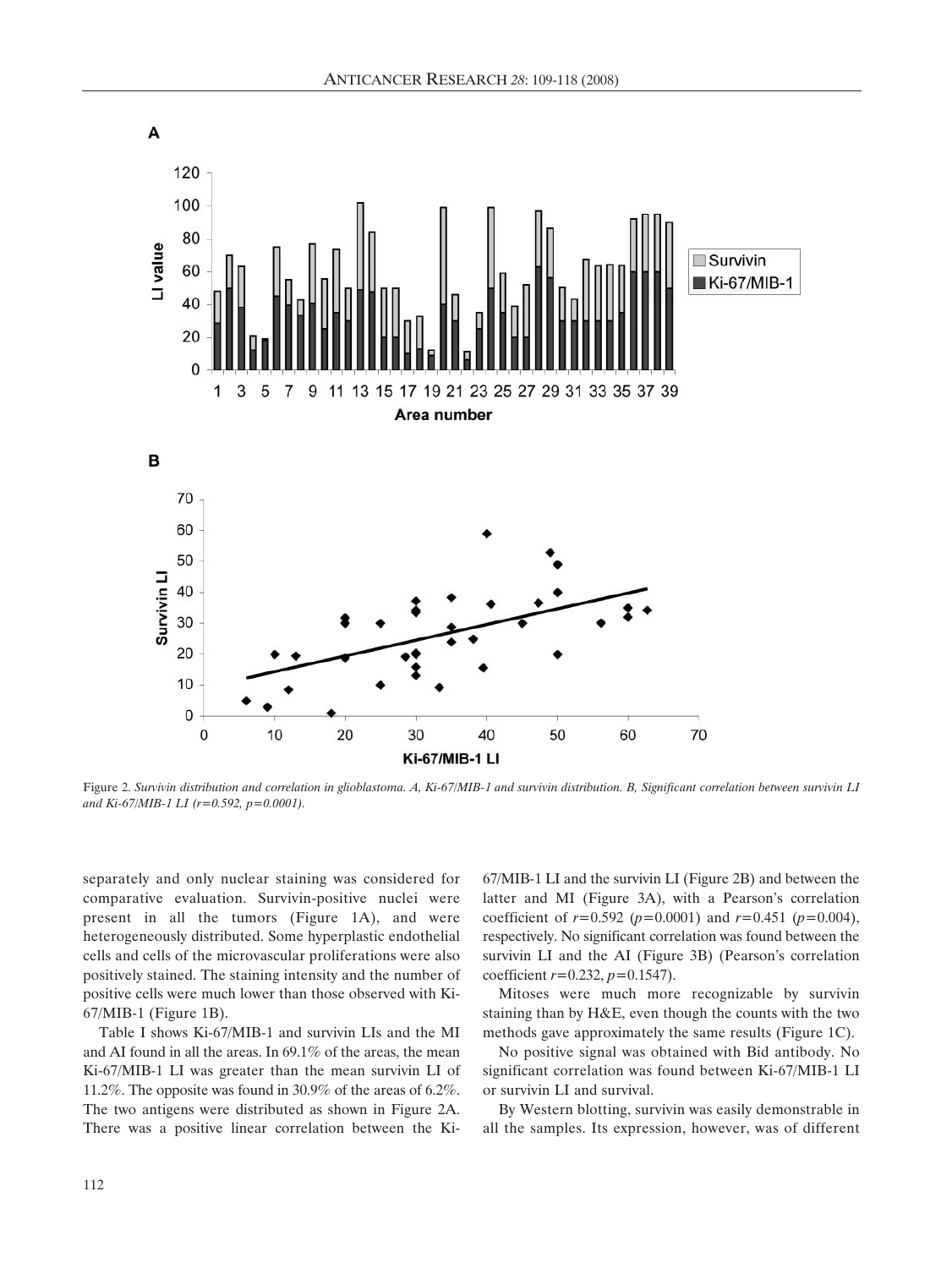

Figure 3. *Survivin correlations in glioblastoma. A, Significant correlation between survivin LI and MI (r=0.451, p=0.004). B, Scatter-plots showing lack of significant correlation of survivin LI with AI.*

intensity and corresponded to the values of the survivin LI (Figure 4, Table I). By double immunofluorescence, it was observed that the number of nuclei stained by survivin and by Ki-67/MIB-1 corresponded approximately to the numbers determined by immunohistochemistry. However, the staining intensity and the number of nuclei stained by survivin was much lower than for Ki-67/MIB-1 (Figure 5A-C). Mitoses were stained with both antibodies, with a greater intensity for survivin, whereas spindle material was stained only for survivin and was well visible during both anaphase and telophase, corresponding to microbodies (Figure 5D).

### **Discussion**

The sub-cellular localization of survivin is the first point to be discussed. Most studies of survivin in brain tumors refer to a nuclear localization. Only two studies also mention a cytoplasmic localization (13) or describe only cytoplasmic staining (20). This problem has not been completely solved, because antigen localization also depends on the type of antibody used. The antibody we used binds to both types of survivin, but predominantly to the nuclear one (24) as other antibodies did (19). However, the problem resides in the existence of two pools of survivin, one nuclear and one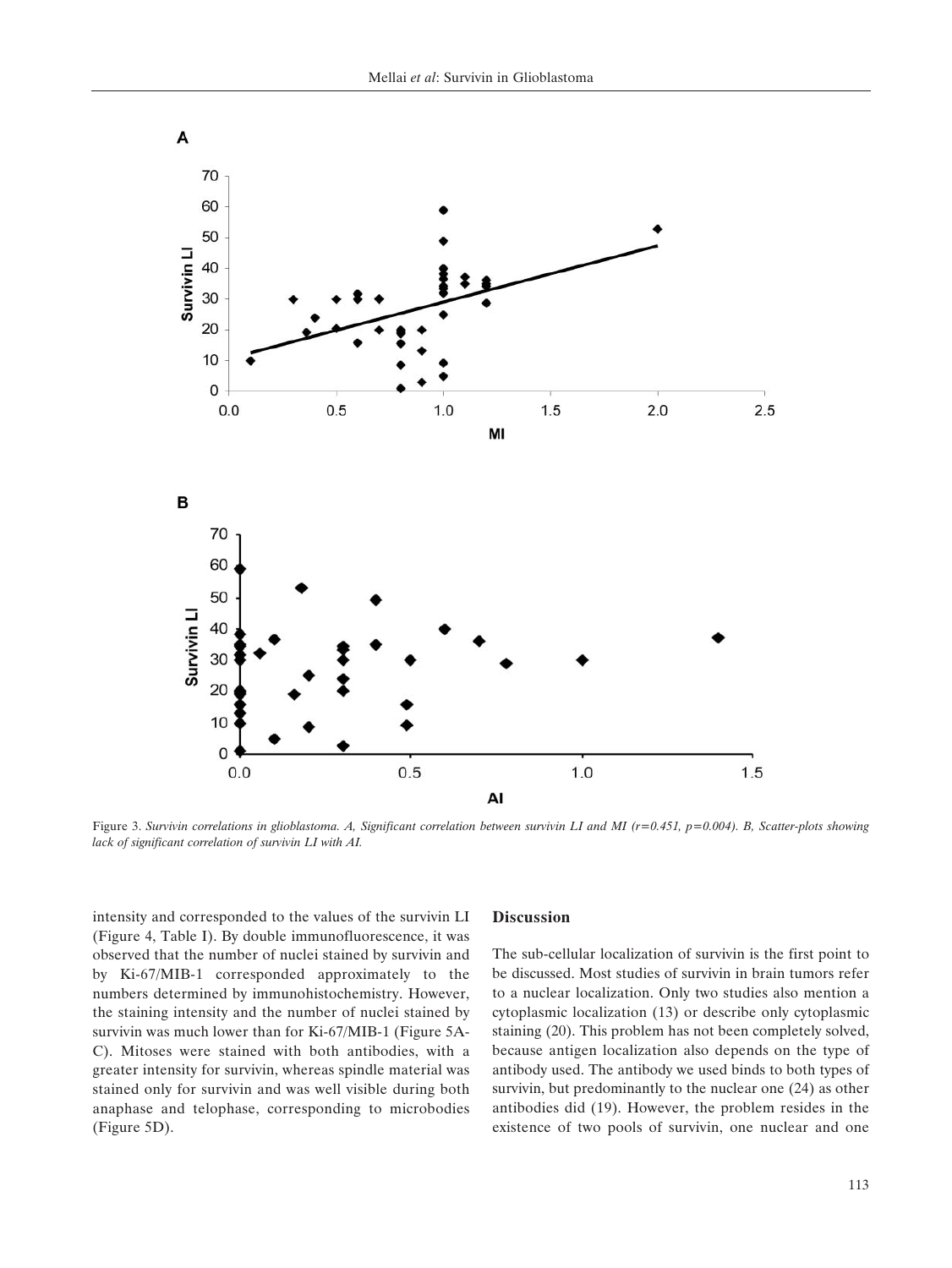

Figure 4. *Western blotting of survivin expression. A, Western blotting of survivin expression: 1, colon adenocarcinoma (AC); 2, normal nervous tissue (NNT); 3, 4, 5, 6 correspond to areas 19, 22, 24, 13. B, Quantitative analysis of survivin levels normalized to vimentin data.*

cytosolic (8), in the traffic between them, with diffusion of survivin to the nucleus or its export from the nucleus  $(25)$ , and in the different functions of splice variants (12, 26). The spliced variant  $\Delta$ ex3 localizes to the nucleus and survivin wild-type and survivin-2B localizes to the cytoplasm (12). The antibody we used recognizes the three isoforms of

survivin (12, 27), and our evaluations of survivin expression were carried out at its nuclear location. Cytoplasmic staining was found in few areas; however, it did not show any correlation with mitosis or apoptosis.

Ki-67/MIB-1 is widely used today for the assessment of the proliferating potential of tumors. In gliomas, it increases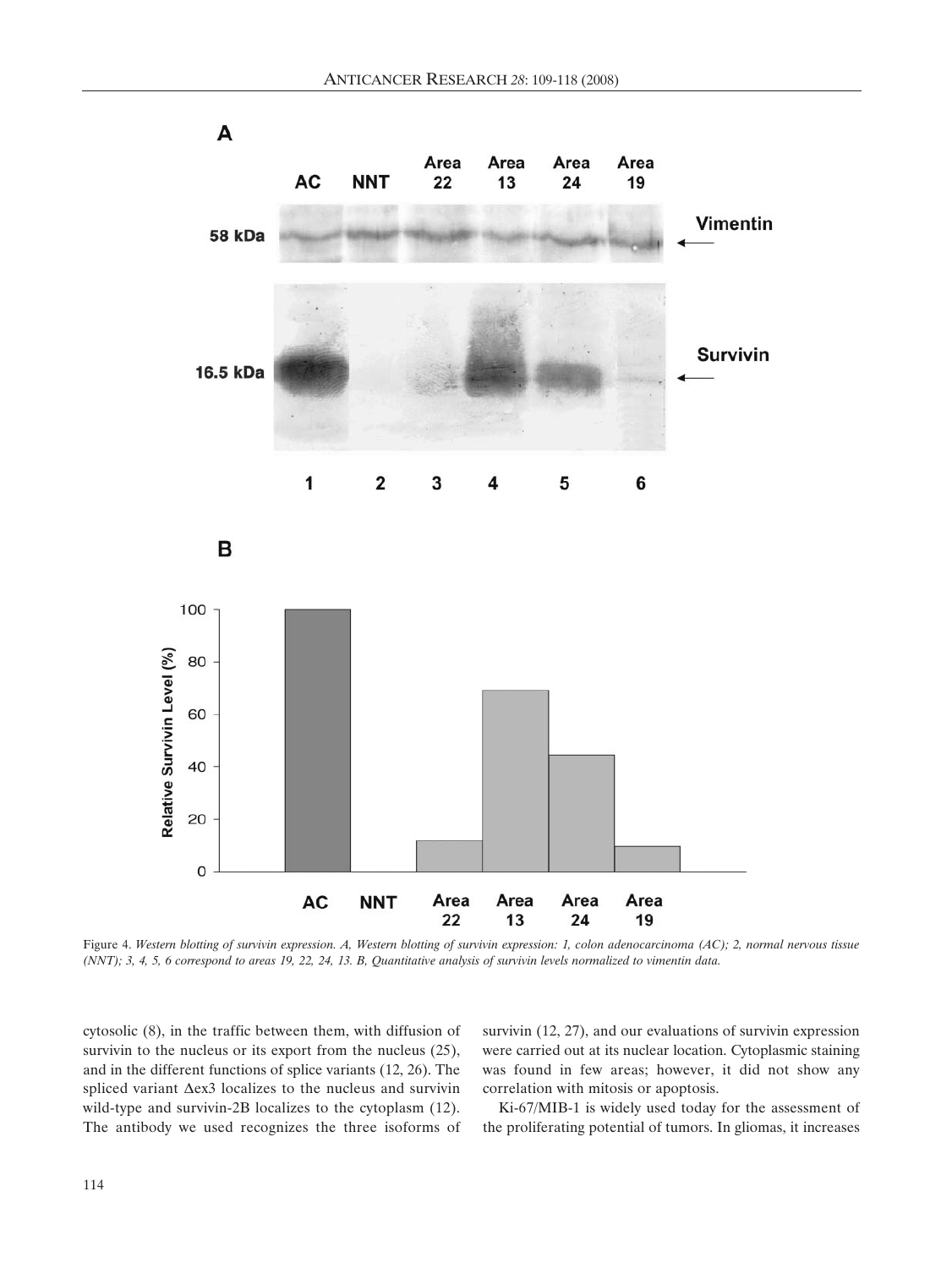Table I. *LIs in the chosen areas.*

| Area           | Patient | LI                   |      | Mitotic | Apoptotic Survival |                |
|----------------|---------|----------------------|------|---------|--------------------|----------------|
| $(N=39)$       | no.     | Ki-67/MIB-1 Survivin |      | index   | index              | (months)       |
| 1              | 7512    | 28.5                 | 19.2 | 0.36    | 0.16               | 12             |
| $\overline{2}$ | 7466    | 50.0                 | 20.0 | 0.90    | 0.00               | 11             |
| 3              | 7858    | 38.1                 | 25.0 | 1.00    | 0.20               | 13             |
| 4              |         | 12.0                 | 8.6  | 0.80    | 0.20               |                |
| 5              | 7777    | 18.0                 | 1.0  | 0.80    | 0.00               | 7              |
| 6              | 7665    | 45.0                 | 30.0 | 0.50    | 0.50               | 2              |
| 7              |         | 39.5                 | 15.6 | 0.80    | 0.49               |                |
| 8              |         | 33.3                 | 9.3  | 1.00    | 0.49               |                |
| 9              |         | 40.6                 | 36.2 | 1.20    | 0.70               |                |
| 10             | 7691    | 25.0                 | 30.5 | 0.60    | 0.30               | $\overline{7}$ |
| 11             |         | 35.0                 | 38.3 | 1.00    | 0.00               |                |
| 12             | 7514    | 30.0                 | 20.0 | 0.80    | 0.30               | 11             |
| 13             |         | 49.0                 | 52.9 | 2.00    | 0.18               |                |
| 14             |         | 47.3                 | 36.6 | 1.00    | 0.10               |                |
| 15             | 7658    | 20.0                 | 30.0 | 0.30    | 0.00               | 11             |
| 16             |         | 20.0                 | 30.0 | 0.70    | 1.00               |                |
| 17             | 7573    | 10.0                 | 20.0 | 0.70    | 0.00               | 10             |
| 18             |         | 13.0                 | 19.5 | 0.80    | 0.00               |                |
| 19             |         | 9.0                  | 3.0  | 0.90    | 0.30               |                |
| 20             | 7610    | 40.0                 | 59.0 | 1.00    | 0.00               | 15             |
| 21             | 7630    | 30.0                 | 15.9 | 0.60    | 0.00               | 8              |
| 22             | 7878    | 6.0                  | 5.0  | 1.00    | 0.10               | $\overline{4}$ |
| 23             | 7716    | 25.0                 | 10.0 | 0.10    | 0.00               | 15             |
| 24             | 7617    | 50.0                 | 49.0 | 1.00    | 0.40               | 23             |
| 25             | 7666    | 35.0                 | 24.0 | 0.40    | 0.30               | 16             |
| 26             |         | 20.0                 | 18.9 | 0.80    | 0.00               |                |
| 27             |         | 20.0                 | 31.8 | 0.60    | 0.00               |                |
| 28             | 7685    | 62.7                 | 34.3 | 1.20    | 0.00               | 14             |
| 29             |         | 56.2                 | 30.2 | 0.70    | 0.00               |                |
| 30             | 7630    | 30.0                 | 20.5 | 0.50    | 0.00               | 8              |
| 31             |         | 30.0                 | 13.2 | 0.90    | 0.00               |                |
| 32             | 7693    | 30.0                 | 37.2 | 1.10    | 1.40               | $\overline{2}$ |
| 33             |         | 30.0                 | 33.5 | 1.00    | 0.30               |                |
| 34             |         | 30.0                 | 34.2 | 1.00    | 0.30               |                |
| 35             |         | 35.0                 | 28.8 | 1.20    | 0.78               |                |
| 36             | 7631    | 60.0                 | 32.0 | 1.00    | 0.06               | 10             |
| 37             |         | 60.0                 | 35.0 | 1.20    | 0.40               |                |
| 38             |         | 60.0                 | 35.0 | 1.10    | 0.00               |                |
| 39             |         | 50.0                 | 40.0 | 1.00    | 0.60               |                |

with malignancy grade and is used as a prognostic factor with an adequate cut-off, even though a high inter-observer variability can limit its usefulness (28). In comparison with its use as a prognostic factor among the three grades of malignancy of astrocytic tumors, its reliability is much less within each tumor type or grade. In glioblastoma, there is a large range of LI values, such that in a single case, the LI can be used for diagnostic purposes only above a certain cut-off. The contributions on this matter in the literature regarding glioblastomas are divided between those supporting the prognostic significance of the LI and those denying it (21). It has even been observed that a high Ki67/MIB-1 LI may be associated with a more favourable outcome (29) due to a greater sensitivity of tumors with greater proliferation capacity to radiotherapy. Survivin has been extensively studied in gliomas and its LI was found to increase with malignancy and to correlate or not with prognosis, apoptosis, the Ki-67/MIB-1 LI and survival. Recently, it was observed that the survivin LI correlates with the Ki-67/MIB-1 LI but not with survival (19), due to its expression only during the G2/M phase of the cell cycle (5). The lack of correlation of survivin with patients' survival is confirmed by our observations. In spite of this, the protein expressed during the whole cell cycle is a good marker of proliferation, if referred to each tumor area, because of the heterogeneous proliferation potential of the tumors. Ki-67/MIB-1 LI is more reliable than MI, because mitoses are less frequent than positive nuclei and cover only a minor part of the cell cycle.

For different reasons, the studies carried out to date of survivin correlations are deficient or with contrasting results, concerning the problem of heterogeneity of cell proliferation and apoptosis: i) an inverse relationship exists between survivin and apoptosis, but not statistically significant  $(20)$ ; ii) no correlation was investigated  $(15)$ ; iii) the studied areas have not been selected or proliferation was not studied (16); iv) the distribution of the proliferation index in gliomas of the three grades was peculiar (17); v) apoptosis was studied in areas different from those choosen for survivin and proliferation (19) .

We found a linear correlation of the survivin LI with the Ki-67/MIB-1 LI and the MI and same ratio between the two antigens in each examined area. The survivin LI did not correlate with the AI, whereas the Ki-67/MIB-1 LI was found to correlate with the MI. The values of the Ki-67/MIB-1 LI were 11.2% higher than those of the survivin LI in most areas. This corresponds to the weaker staining and to the reduced number of nuclei stained by survivin in comparison with Ki-67/MIB-1 seen on double immunofluorescence analysis. However, in 30.9% of areas, the survivin LI was 6.2% higher than the Ki-67/MIB-1 LI. The occurrence of nuclei positive for Ki-67/MIB-1 and negative for survivin can be explained by the longer time of expression of the former protein during the cell cycle than the latter, whereas the opposite behavior could be based on the prevailing disposition of survivin expression to inhibit apoptosis rather than to regulate mitosis. This may be due to non cell-cycle-dependent mechanisms that drive the survivin gene independently of mitosis (30) .

No correlation was found between the survivin LI and the AI. Very likely, apoptosis of proliferating areas should be triggered by the intrinsic or transcriptional pathway, in opposition to apoptosis of perinecrotic pseudo-palisades triggered by the extrinsic receptorial pathway (31). This is not acceptable in absolute terms, for many reasons, however it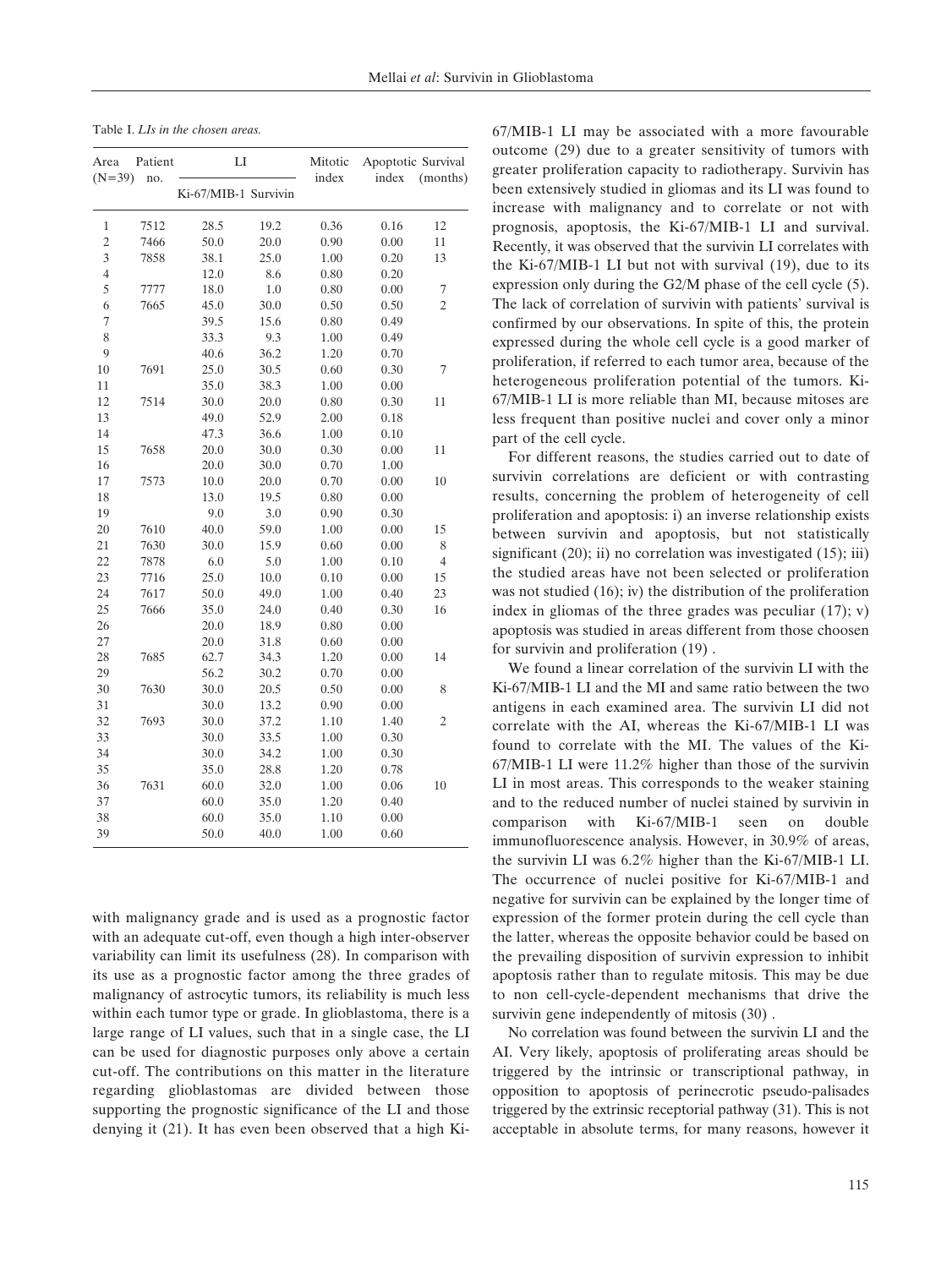

Figure 5. *Double immunofluorescence for Case 24 (Table I). A, Ki-67/MIB-1 TRITC, x40; B, Survivin FITC, x40; C, Merge, x40; D, Anaphase with survivin FITC, x40.*

could indicate different biological significances of the two apoptotic types. The signalling from the extrinsic pathway to the intrinsic one through Bid (32) can be disregarded, because caspase-8 has been demonstrated to be low or absent in many gliomas (33). Our negative results on Bid support this.

The mechanisms by which survivin regulates mitosis and inhibits apoptosis can clarify our results. Survivin is a mitotic protein; the gene undergoes cell-cycle-dependent transcription during cell division (5) and the protein undergoes mitotic post-translational modification, including phosphorylation by p34 (34). It has a role in microtubule behavior and in spindle formation (35). Survivin is a chromosomal passenger protein that localizes to kinetochores at metaphase, transfers to the central spindle midzone at anaphase and accumulates in midbodies at telophase (36). As an IAP, survivin functions in apoptosis inhibition, perhaps not directly inhibiting caspases, but mediating a ubiquitindependent destruction of caspase-9 (37), requiring a physical

interaction with cofactor molecules (35). Control of mitosis and antagonization of cell death can be mutually integrated; however, there are non cell-cycle-dependent mechanisms that drive the survivin gene independently of mitosis which can become dominant in tumors, where anti-apoptotic function dominates its mitotic properties (35).

There is a lack of correlation with apoptosis both of the survivin LI and the Ki-67/MIB-1 LI. No correlation of the survivin LI with survival was found in our cases, as in our previous series (19). The lack of an inverse correlation of apoptosis with a protein that is specifically believed to inhibit it is somewhat surprising. Among the possible explanations, the difficulty in obtaining a reliable AI in tumor tissues must be taken into account. Direct demonstrations of apoptosis, either by TUNEL or by caspase-3 expression or PARP-1, have a variety of limitations. TUNEL may stain nonapoptotic nuclei with broken DNA, for example necrotic nuclei, and caspase-3 has some limitations in revealing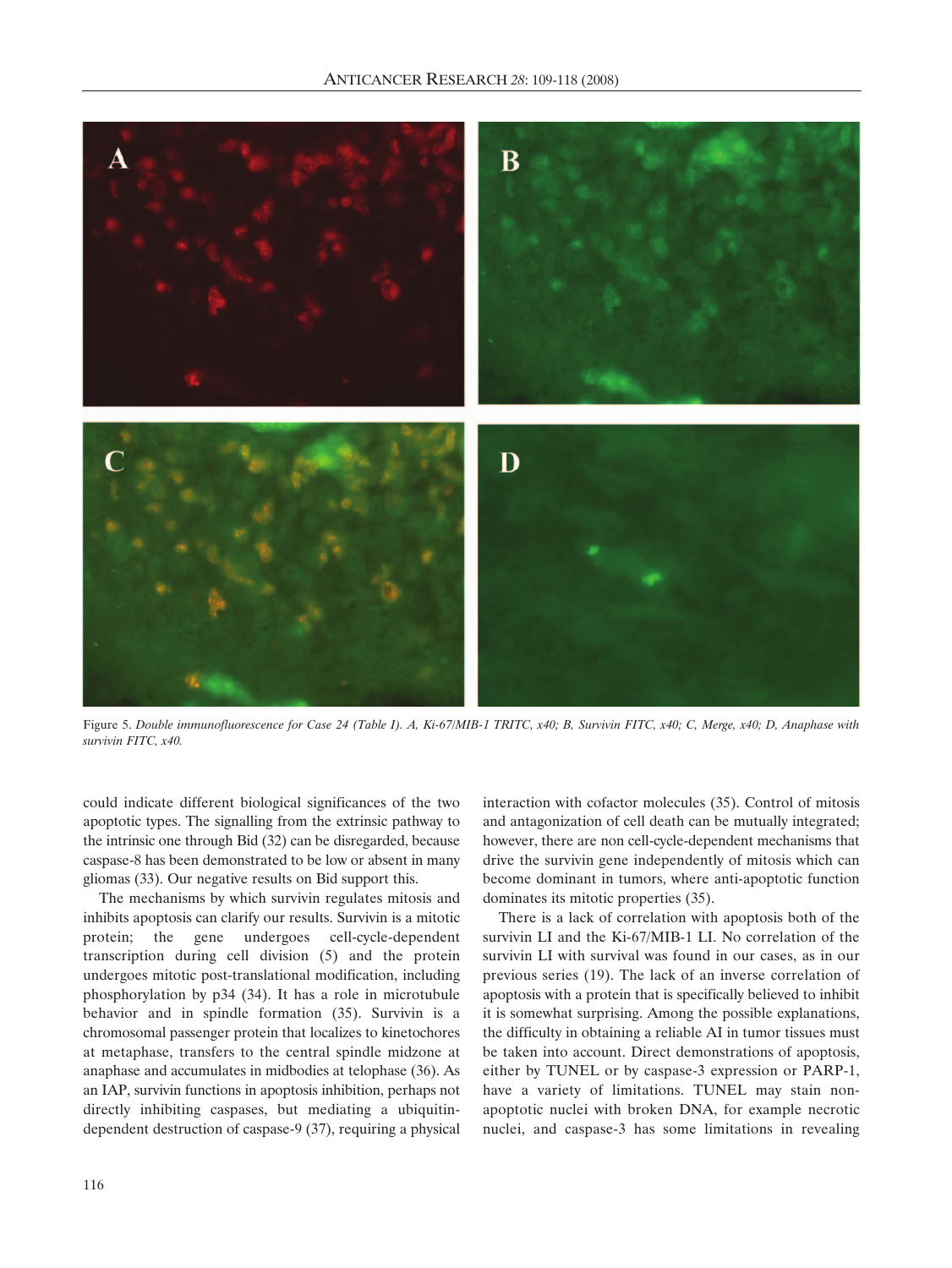apoptotic nuclei (32, 38). Another reason is that the intervention of survivin in apoptosis inhibition is rather indirect (37) and mitosis-dependent expression of survivin can elevate its mitochondrial stores and heighten the antiapoptotic threshold during cell division (37). In agreement with the hypothesis that non cell-cycle-dependent mechanisms drive survivin gene transcription independently of mitosis are citations (39) and personal observations of diffuse expression of STAT3 in malignant gliomas. However, the mechanisms of the relationship between survivin and apoptosis have not yet been fully clarified, also in therapeutic experiments on cell lines of non-nervous tumors (40).

The positive response of nuclei in microvascular proliferations should be interpreted as belonging to survivin as a regulator of mitosis, in line with the extremely rare finding of apoptosis in the pathological vessel walls of glioblastoma.

## **Acknowledgements**

The study was supported by a grant from Compagnia di San Paolo, Turin.

#### **References**

- 1 Ambrosini G, Adida C and Altieri DC: A novel anti-apoptosis gene, survivin, expressed in cancer and lymphoma. Nature Med *3*: 917-921, 1997.
- 2 Tamm I, Wang Y, Sausville E, Scudiero DA, Vigna N, Oltersdorf T and Reed JC: IAP-family protein survivin inhibits caspase activity and apoptosis induced by Fas (CD95), Bax, caspases, and anticancer drugs. Cancer Res *58*: 5315-5320, 1998.
- 3 Shin S, Sung BJ, Cho YS, Kim HJ, Ha NC, Hwang JI, Chung CW, Jung YK and Oh BH: An anti-apoptotic protein human survivin is a direct inhibitor of caspase-3 and -7. Biochemistry *40*: 117-123, 2001.
- 4 Dohi T, Beltrami E, Wall NR, Plescia J and Altieri DC: Mitochondrial survivin inhibits apoptosis and promotes tumorigenesis. J Clin Invest *114*: 1117-1127, 2004.
- 5 Li F, Ambrosini G, Chu EY, Plescia J, Tognin S, Marchisio PC and Altieri DC: Control of apoptosis and mitotic spindle checkpoint by survivin. Nature *396*: 580-584, 1998.
- 6 Skoufias DA, Molinari C, Lacroix FB and Margolis R: Human survivin is a kinetochore-associated passenger protein. J Cell Biol *151*: 1575-1582, 2000.
- 7 Altieri DC: Molecular circuits of apoptosis regulation and cell division control: the survivin paradigm. J Cell Biochem *92*: 656- 663, 2004.
- 8 Fortugno P, Wall NR, Giodini A, O'Connor DS, Plescia J, Padgett KM, Tognin S, Marchisio PC and Altieri DC: Survivin exists in immunohistochemically distinct subcellular pools and is involved in spindle microtubule function. J Cell Sci *115*: 575-585, 2002.
- 9 Suzuki A, Hayashida M, Ito T, Kawano H, Nakano T, Miura M, Akahane N and Shiraki K: Survivin initiates cell cycle entry by the competitive interaction with Cdk4/p16(INK4a) and Cdk2/cyclin E complex activation. Oncogene *19*: 3225- 3234, 2000.
- 10 Suzuki A, Ito T, Kawano H, Hayashida M, Hayasaki Y, Tsutomi Y Akahane N, Miura M and Shiraki K: Survivin initiates procaspase3/p21 complex formation as a result of interaction with Cdk4 to resist Fas-mediated cell death. Oncogene *19*: 1346-1353, 2000.
- 11 Zhao J, Tenev T, Martins LM, Downward J and Lemoine NR: The ubiquitin-proteasome pathway regulates survivin degradation in a cell cycle-dependent manner. J Cell Sci *113*: 4363-4371, 2000.
- 12 Mahotka C, Liebmann J, Wenzel M, Suschek CV, Schmitt M, Gabbert HE and Gerharz CD: Differential subcellular localization of functionally divergent survivin splice variants. Cell Death Diff *9*: 1334-1342, 2002.
- 13 Kleinschmidt-DeMasters BK, Heinz D, McCarthy PJ, Bobak JB, Lillehei KO, Shroyer AL and Shroyer KR: Survivin in glioblastomas. Protein and messenger RNA expression in comparison with telomerase levels. Arch Pathol Lab Med *127*: 826-833, 2003.
- 14 Conway EM, Zwerts F, Van Eygen V, DeVriese A, Nagai N, Luo W and Collen D: Survivin-dependent angiogenesis in ischemic brain: molecular mechanisms of hypoxia-induced upregulation. Amer J Pathol *163*: 935-946, 2003.
- 15 Sasaki T, Lopes MBS, Hankins GR and Heim GA: Expression of survivin, an inhibitor of apoptosis protein, in tumors of the nervous system. Acta Neuropathol *104*: 105-109, 2002.
- 16 Kajiwara Y, Yamasaki F, Hama S, Yahara K, Yoshioka H, Sugiyama K, Arita K and Kurisu K: Expression of survivin in astrocytic tumors. Correlation with malignancy grade and prognosis. Cancer *97*: 1077-1083, 2003.
- 17 Uematsu M, Ohsawa I, Aokage T, Nishimaki K, Matsumoto K, Takahashi H, Asoh S, Teramoto A and Ohta S: Prognostic significance of the immunohistochemical index of Survivin in glioma: a comparative study with the MIB-1 index. J Neuro-Oncol *72*: 231-238, 2005.
- 18 Chakravarti A, Noli E, Black PMCL, Finkelstein DF, Finkelstein DM, Dyson NJ and Loeffler JS: Quantitatively determined survivin expression levels are of prognostic value in human gliomas. J Clin Oncol *20*: 1063-1068, 2002.
- 19 Preusser M, Gelpi E, Matej R, Marosi C, Dieckmann K, Rössler K, Budka H and Hainfellner JA: No prognostic impact of survivin expression in glioblastoma. Acta Neuropathol *109*: 534-538, 2005.
- 20 Das A, Tan W-L, Teo J and Smith DR: Expression of survivin in primary glioblastomas. J Cancer Res Clin Oncol *128*: 302- 306, 2002.
- 21 Schiffer D: Brain Tumor Pathology: Current Diagnostic Hotspots and Pitfalls. Dordrecht, Springer, 2006.
- 22 Pisarev V, Yu B, Salup R, Sherman S, Altieri DC and Gabrilovich DI: Full-length dominant-negative survivin for cancer immunotherapy. Clin Cancer Res *9*: 6523-6533, 2003.
- 23 Schimmer AD and Dalili S: Targeting IAP family of caspase inhibitors as an emerging therapeutic strategy. Hematol *1*: 215- 219, 2005.
- 24 Pizem J, Cörf A, Zadravec-Zaletei L and Popovic M: Survivin is a negative prognostic marker in medulloblastoma. Neuropathol Appl Neurobiol *31*: 422-428, 2005.
- 25 Yip KW, Shi W, Pintilie M, Martin JD, Mocanu JD, Wong D, MacMillan C, Gullane P, O'Sullivan B, Bastianutto C and Liu FF: Prognostic significance of the Epstein-Barr virus, p53, Bcl-2, and survivin in nasopharyngeal cancer. Clin Cancer Res *12*: 5726-5732, 2006.